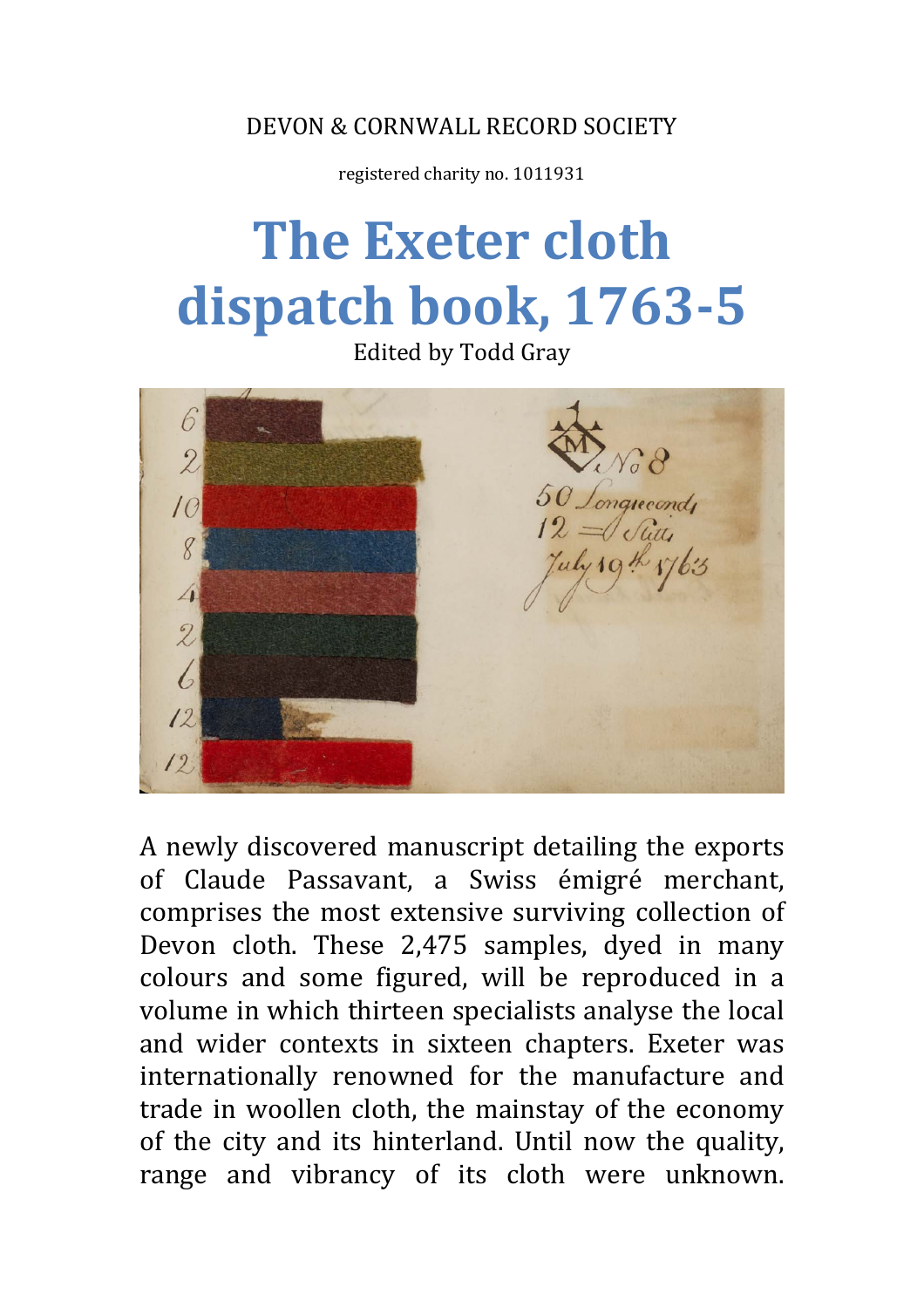#### 1. **Claude Passavant & Exeter**

- 1.1 Claude Passavant, *Todd Gray*
- 1.2 The Exeter dispatch book: an analysis, *Michael Nix*
- 1.3 Exeter in the 1760s, *Todd Gray*

#### 2. **Cloth manufacture**

- 2.1 Exeter's cloth merchants & industry in the 1760s, *Todd Gray*
- 2.2 The Incorporation of Weavers, Fullers & Shearmen, *Elly Babbedge*
- 2.3 Exeter's fulling mills in the mid eighteenth century, *Martin Watts*
- 2.4 The archaeology of the cloth industry in Exeter, *John Allan*
- 2.5 Cloth dyes & dyeing in the eighteenth century, *Jenny Balfour Paul and Isabella Whitworth*
- 2.6 An outline history of the Exeter dyers, *A. G. Collings*
- 2.7 Exeter lead cloth merchants' seals a provisional listing, *Peter Maunder and Michael A. Patrick*
- 2.8 Tillet blocks, *Michael A. Patrick*

## 3. **Cloth**

- 3.1 Tiverton's woollen cloth trade in the 1760s, *Peter Maunder*
- 3.2 Sandfords, *Sarah Nuthall*

### 4. **Pattern Books**

- 4.1Westcountry pattern books*, Anita Travers*
- 4.2 Norwich pattern books, pattern cards and patterns, *Michael Nix*
- 4.3 Folding pattern cards: marketing Lancashire fustians in the 1780s, *Philip A. Sykas*